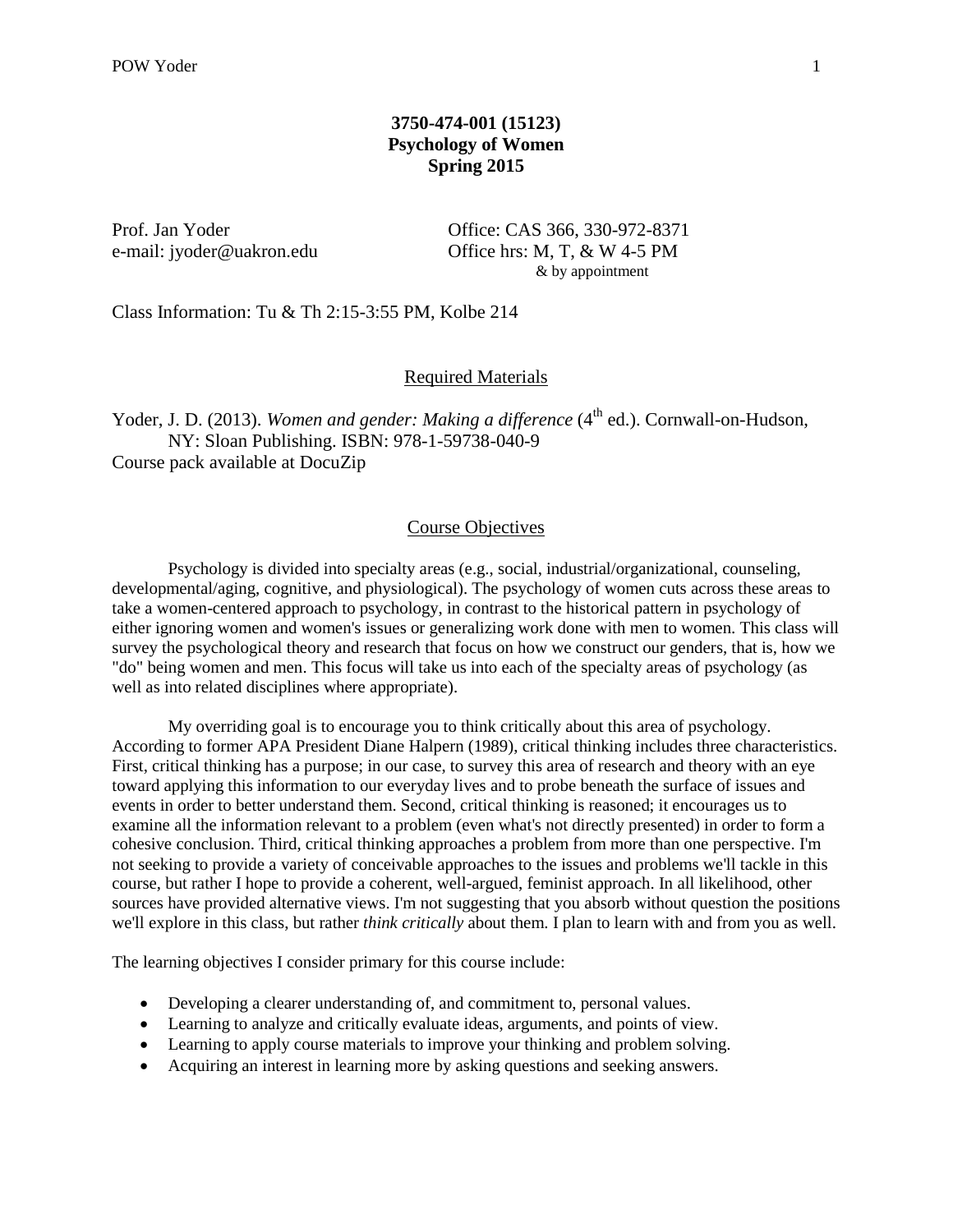#### **University, Department, and Instructor Policies**

**Registration.** The last day to add a class without signatures is January 20, 2015. Students whose names do not appear on the university's official class list by **January 20, 2015** (full semester) will not be permitted to participate (attend class, take exams, or receive credit).

**Attendance.** If you must miss a class, please let me know in advance and make arrangements with another student to get class notes. University policy states: "A student is expected to attend all class meetings for which registered. A student may be dropped from a course by the Dean if absence is repeated and the instructor recommends this action; a student can gain readmission only with permission of both."

**Drop or withdrawal.** The last day to drop a class without signature and without "WD" appearing on a student's academic record is Jan. 20, 2015. The last day to withdraw from class is March 2, 2015.

**Tape recording and course materials.** The Department of Psychology notes: "It is the policy of the Department of Psychology, University of Akron, that audio and/or video recording by students or others of lectures or classroom discussions of any kind shall be done only with the prior express permission of the instructor; and further, that recordings and material distributed by the instructor shall be restricted to the personal use of students duly registered in the course and shall not be sold or redistributed in any manner whatsoever without the written permission of the instructor."

**Students with disabilities or special needs.** Please contact the instructor ASAP so we can arrange to accommodate those needs. You must be registered with the university's Disability Center to qualify for extra time on exams.

**Anti-discrimination policy***.* "It is the policy of this institution that there shall be no unlawful discrimination against any individual in employment or in its programs or activities at The University of Akron because of race, color, religion, sex, age, national or ethnic origin, disability or status as a veteran. The University of Akron prohibits sexual harassment of any form in all aspects of employment and in its programs and activities and prohibits discrimination on the basis of sexual and racial or ethnic orientation in employment and admissions."

**Plagiarism**. According to the Office of Student Conduct's Academic Dishonesty guide, plagiarism involves "submission of an assignment as the student's original work that is entirely or partly the work of another person." Furthermore, according to this guide and the University's Student code of Conduct, "plagiarism, cheating, or other forms of academic dishonesty" may lead to grade penalty, "formal disciplinary probation, suspension, or dismissal."

When you do an assignment for this class, write it in your own words and carefully cite your sources. Very occasionally you may wish to use the exact words of a source (published or unpublished); in this case, be sure that you use quotation marks to indicate the quoted material and also be sure to cite the source accurately in the text of the paper and reference list. In psychology, quotations should be used sparingly. It is possible to plagiarize a source, even if no full sentences are copied word-for-word. If you make minor wording changes, but keep the organization, sentence structure, and/or words of a source, you are plagiarizing. If you take ideas from a source, but don't indicate where the ideas came from with an accurate reference, you are technically guilty of plagiarism. These "sources" include other students.

**Instructor policies.** You are responsible for the materials covered in class and in the assigned readings. A schedule of assignments and readings appears as the last page of this syllabus. No work will be accepted after a dropbox closes, and there are no make-up exams. For all assignments, there are more options available than the number advised so if you miss one, you have opportunities to take others. In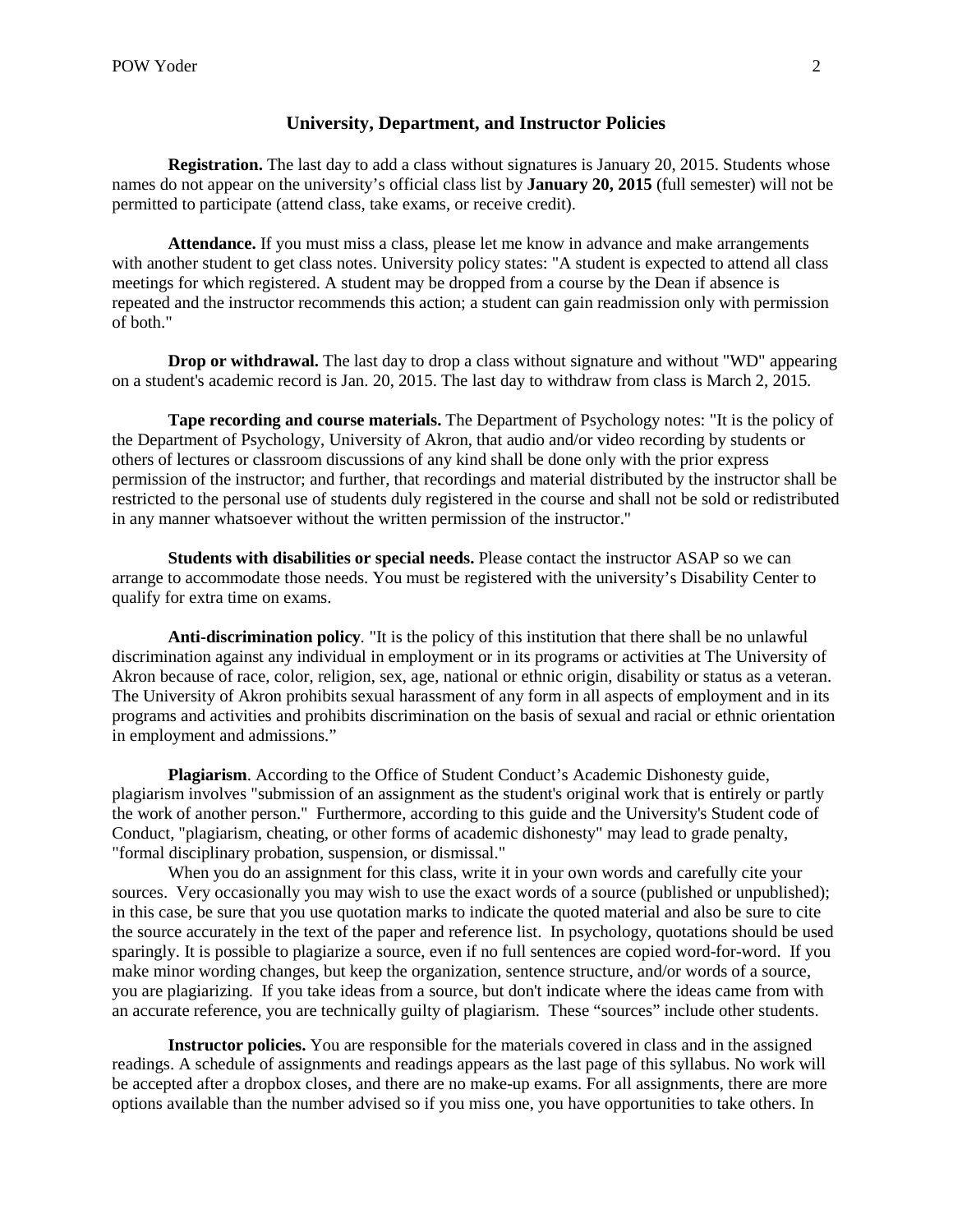this way, everyone has the same flexibility to complete work on an individualized schedule. To be fair to other students, no additional options will be provided.

All assignments must be typed. You are responsible for complying with any changes announced in class, via e-mail to your uanet account, or on Springboard. **You are responsible for checking Springboard and your e-mail, either directly using your assigned UAnet account or by transferring messages from this account to another.** Incompletes will be given only in extenuating circumstances, and if a minimum of 70% of the assigned work is completed with a passing grade-to-date.

Occasionally, a discrepancy arises between a student's and an instructor's perceptions regarding grades. If you have some concerns about a grade on an exam or on a writing assignment, please feel free to come speak with me about it during office hours or by appointment. However, please be aware that if you believe your work warrants additional points and would like to discuss that, you must present a clear, compelling case in writing, within two class periods of receiving your grade on the exam or assignment. I will be happy to discuss exams, exam materials, and your responses with you, but I will not discuss point adjustments without your written case in my hand. (This does not mean that submitting a case guarantees point adjustments. Indeed, point adjustments may be higher or lower than the original grade.)



*Follow the Department of Psychology on Twitter*

Updates regarding scheduled activities, important dates, and upcoming events will be provided on twitter.

### **Assignments and Grading**

There are two categories of assignments for the course (totaling 380 points):

- (1) 3 exams (worth 60 points each; 180 points total);
- (2) 10 reading assignments and "blogs" (worth 20 points each; 200 points total).

### **Computation of Grades**

To calculate final grades, points will be summed, and averaged across 380 total points. Final letter grades will follow UA's standard pattern of 93% and above  $= A$ ; 90%-92.9%  $= A$ -; 87%-89.9% = B+; 83%-86.9% = B; 80%-82.9% = B-; 77%-79.9% = C+; 73%-76.9% = C; 70%-72.9% = C-; 67%-69.9% = D+; 63%-66.9% = D; 60%-62.9% = D-; below 60%, F. You can track your grades throughout the class on Springboard.

## **Exams**

Exam dates are listed in the Schedule of Classes at the end of this syllabus; if the university closes on an exam day, the exam will be given in the next class session. The non-final exams will comprise 50 multiple choice questions; the final exam, 60 questions. Each exam will cover the text and text-related classes (including lecture, discussion, videos, etc.), NOT assigned research articles and "blogs," for the designated segment of the course.

The course pack includes a guide to reading and taking notes on the text; completing these pages will serve as a study guide for these exams. There will be 4 exams: Exam 1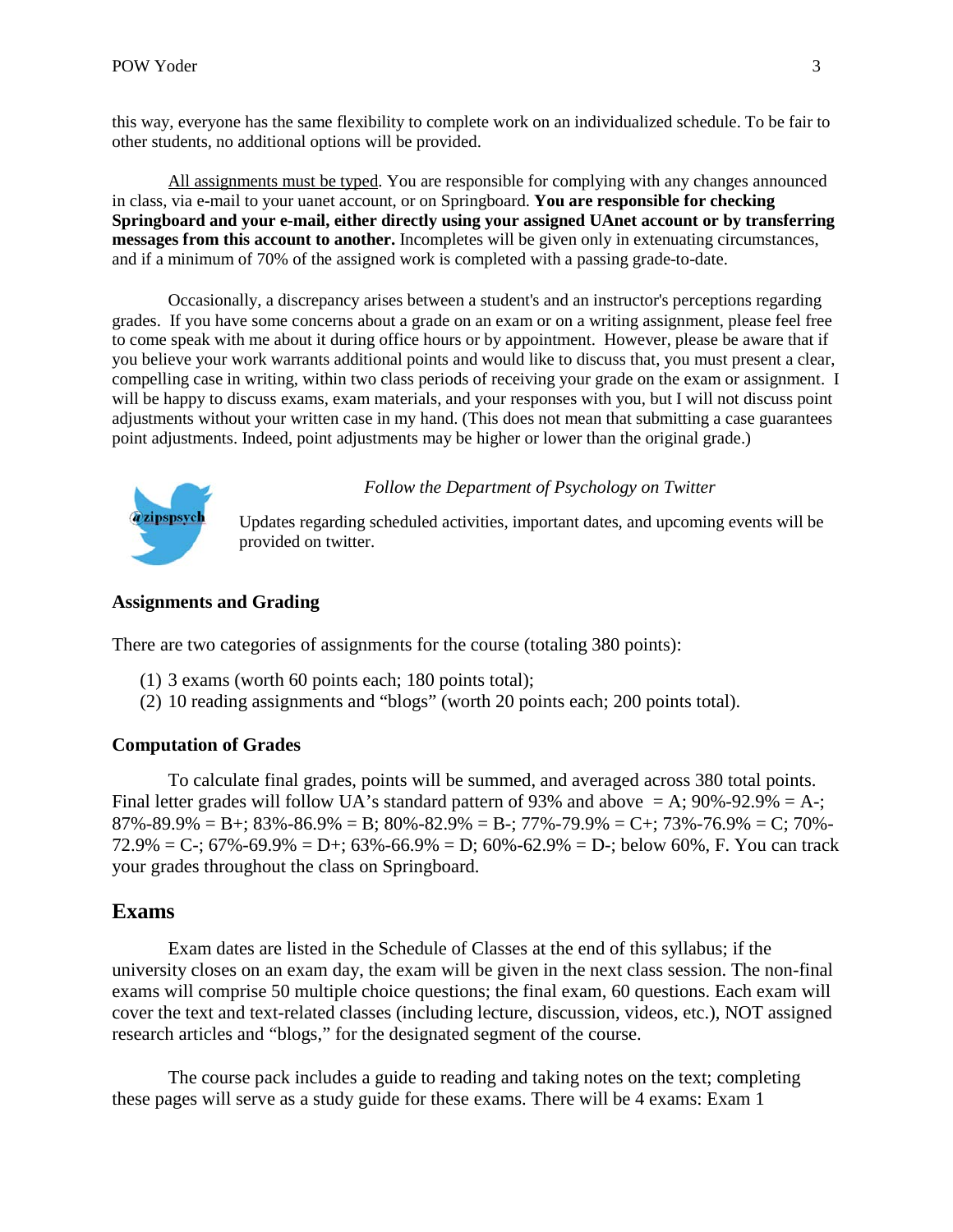(covering text chapters 1-5); Exam 2 (chs. 6-9); Exam 3 (chs. 10-14); and a cumulative final (chs. 1-14). *Your lowest score on the exams will be dropped.*

Each of the non-final exams will comprise two parts: (1) an individual portion, taken first and individually, worth 50 points and (2) a group portion, taken second, working with present assigned group members, worth 10 points. The final exam will include only the individual portion. Thus each exam is worth a total of 60 points. Exams will be given only during their designated class time, students must participate in both portions, and students must be in class on time (groups cannot be expected to wait for late members). There are no make-up exams.

All exams will begin at the start of the assigned class period, and no one will be permitted to enter or leave the room after the exam begins. The group portion of the exam will start when the last student finishes the individual portion. Students requiring extra time or special facilities must be registered with the disability center on campus and must be available either before class or prior to the exam date to participate on time in the group portion of the exam. Each exam will focus on research and theory in the psychology of women in line with the didactic objectives of the course.

# **Reading Assignments and "Blogs"**

The second portion of the course pack comprises 12 research articles, each of which is preceded by a brief activity. The activity is designed to personalize and get you thinking about issues relevant to its companion research article. Please then complete the activity before reading the article. Additionally, each article is relevant to the text chapter that immediate precedes it in the Class Schedule. Thus classes will alternate between focusing primarily on a text chapter and a topically related reading.

The "blog" assignment is designed to spark class discussions of these readings. If you were to launch a real blog online, you would post a statement and then open it up to comment. This process captures the spirit of this pseudo-"blog" assignment. For each assignment, you will (a) begin with a launch statement that accurately conveys the main points of each article to a general audience, (b) pose a discussion question, and (c) post an opening comment to initiate this discussion. A model "blog" is appended, as well as the grading rubric for this assignment. *Your two lowest grades for these assignments will be dropped.*

To receive a grade for each "blog," you must:

- (1) post your blog in its Dropbox before it closes (at 2 PM on the assigned class date),
- (2) bring a single hardcopy of your "blog" to class,
- (3) sign into the designated class (on a circulated attendance sheet), AND
- (4) actively participate in the group and class discussions.

*Note that handing in your "blog" is NOT sufficient*; rather, you must complete ALL four steps above to earn a grade for it. The only exception is if the university closes (e.g., a snow day). If the university closes on a blog discussion day, the dropbox for that blog will remain open until 2 PM prior to the next held class, and the blog alone will be graded.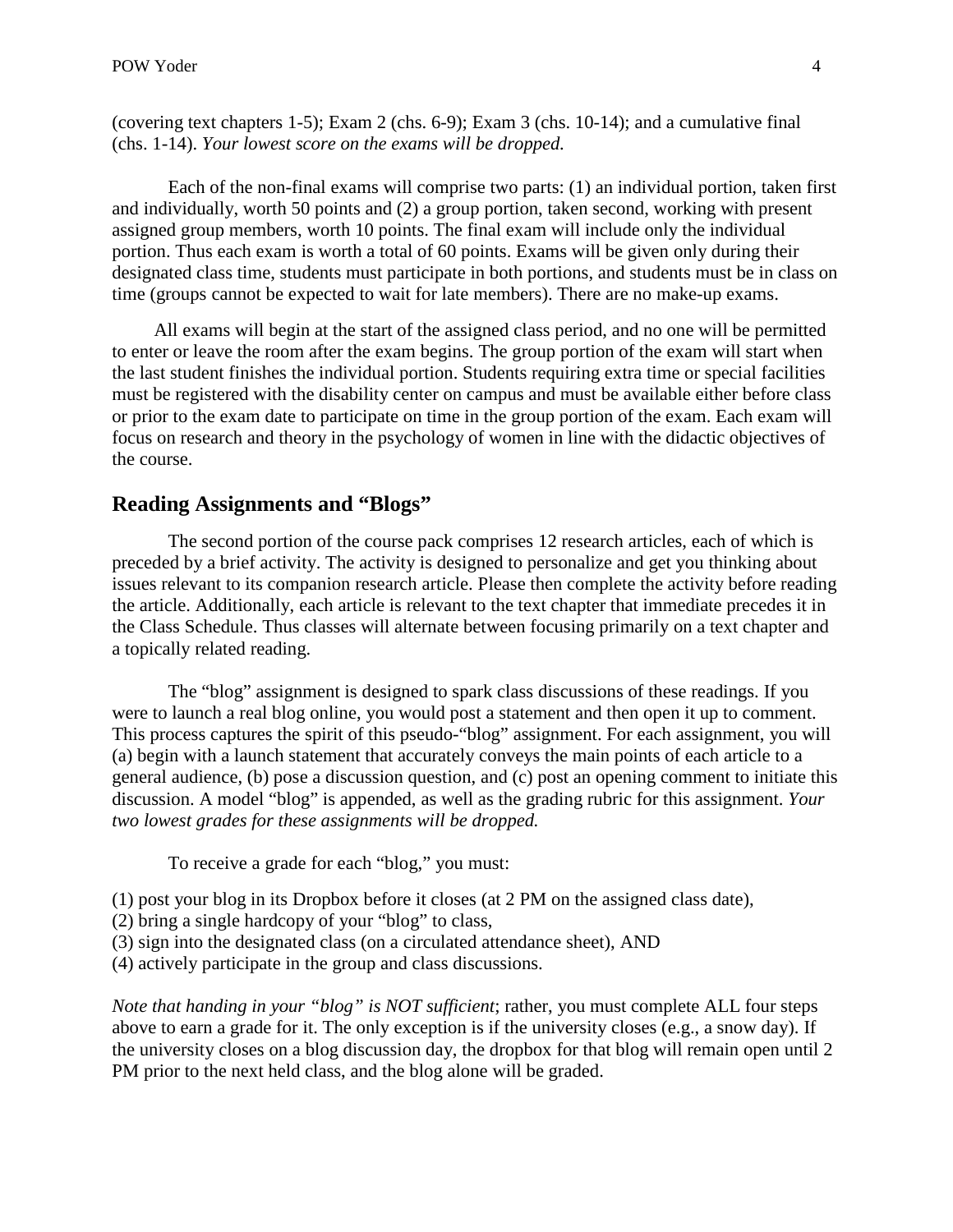|      |                                      | Track<br>your |            |                        | Track<br>your |
|------|--------------------------------------|---------------|------------|------------------------|---------------|
|      |                                      | grades        |            |                        | grades        |
| Date | Chapters & Readings                  | here          | Date       | Chapters & Readings    | here          |
| 1/13 | Introduction                         |               | 3/10       | Text Ch. 9             |               |
| 1/15 | Text Chs. 1& 2                       |               | 3/12       | Fox & Quinn (2014)     |               |
| 1/20 | Goldberg & Lucas-<br>Thompson (2014) |               | 3/17       | Exam 2                 |               |
| 1/22 | Text Ch. 3                           |               | 3/19       | Text Ch. 10            |               |
| 1/27 | Text Ch. 4                           |               | $3/24 - 6$ | <b>Spring Break</b>    |               |
| 1/29 | Fox et al. (2014)                    |               | 3/31       | Fahs (2014)            |               |
| 2/3  | Text Ch. 5                           |               | 4/2        | Text Ch. 11            |               |
| 2/5  | Chrisler (2011)                      |               | 4/7        | Smolak et al. (2014)   |               |
| 2/10 | Exam 1                               |               | 4/9        | Text Ch. 12            |               |
| 2/12 | Text Ch. 6                           |               | 4/14       | Thomas et al. $(2013)$ |               |
| 2/17 | No Class,<br>President's Day         |               | 4/16       | Text Ch. 13            |               |
| 2/19 | Abrams (2003)                        |               | 4/21       | Grabe et al. (2014)    |               |
| 2/24 | Text Ch. 7                           |               | 4/23       | Text Ch. 14            |               |
| 2/26 | Smith & Huntoon<br>(2014)            |               | 4/28       | Fitz et al. (2012)     |               |
| 3/3  | Text Ch. 8                           |               | 4/30       | Exam 3                 |               |
| 3/5  | Yost & McCarthy<br>(2012)            |               | <b>TBA</b> | <b>Final Exam</b>      |               |

# **Schedule of Text Chapters and Reading Assignments Psychology of Women, Spring 2015**

*Note*. "Blog" dropboxes will close at 2 PM on the assigned date for each research-article reading. If the university closes on a blog discussion day, the dropbox for that blog will remain open until 2 PM prior to the next held class.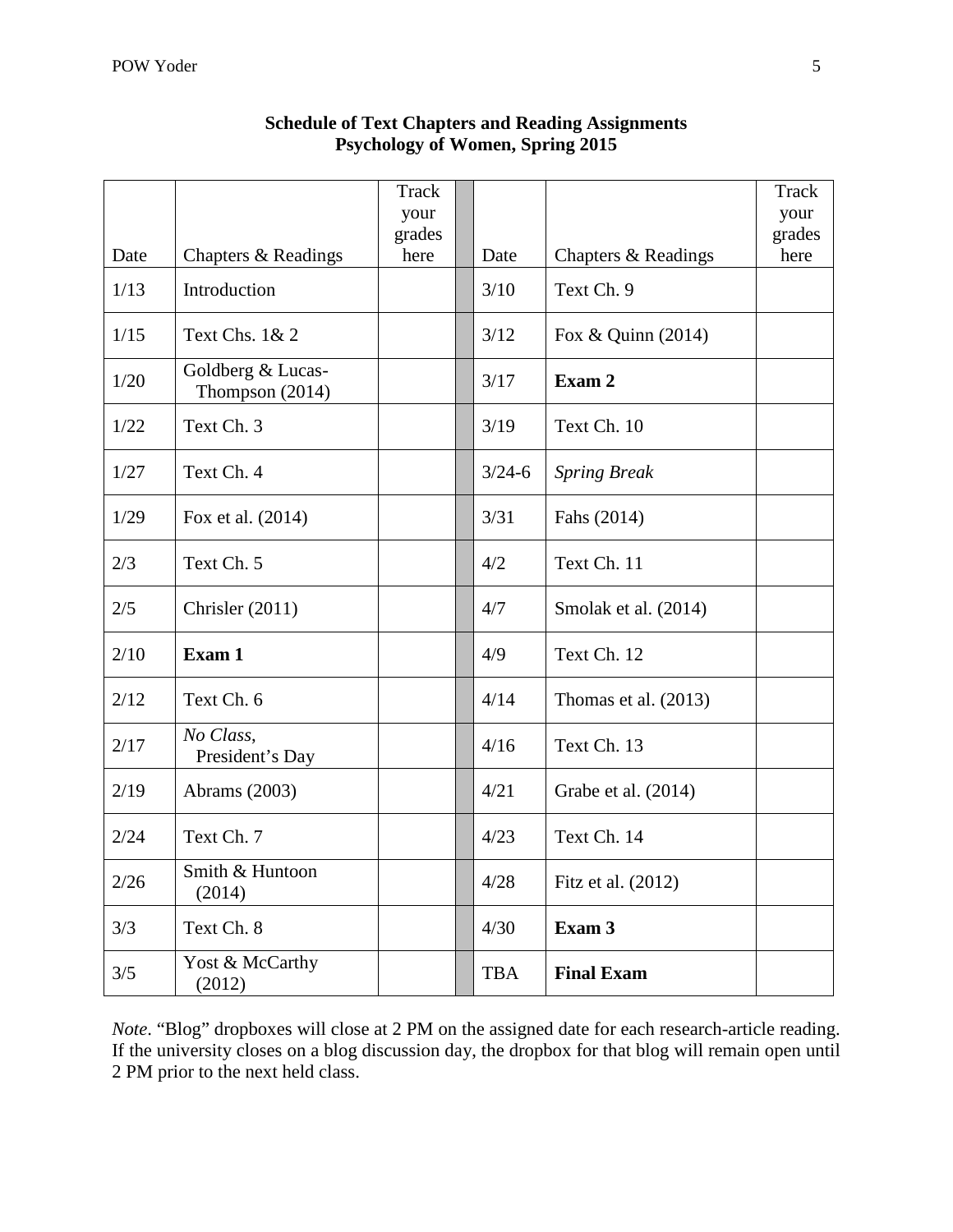Yoder's Model "Blog" with Comment

#### **Depressed Entitlement or Depressed Status? Women and the Wage Gap**

The gap between U.S. women's and men's wages of around 75% has been consistent and persistent across the past 20 years. Debate about why this wage gap exists continues, with agreement only that the issue is complex. One potential contributor is what's called "depressed entitlement"—the durable finding that even when women and men complete similar amounts and quality of work, women pay themselves less (and at levels consistent with the wage gap). Mary Hogue and Janice Yoder argued that this difference in self-pay might be accounted for by the higher social status generally afforded men.

In their lab experiment, they first asked groups of college women and men to individually complete a task and then assign their self-pay. As expected, women (\$7.48), on average, paid themselves significantly less than men (\$10.27), establishing the depressed entitlement wage gap. However, this gap closed when the experimenters manipulated the status of different student workers. For a second group of workers, women and men did the same work as the original participants, but this time the instructions included information indicating that women typically perform better than men on this task—enhancing women's task status. The same procedure was followed with a third group of workers, but this time the added information noted that high school students commonly did the task, as opposed to the educationally higher-status college student participants. In both status-elevated conditions, women's self-pay (\$10.83; \$10.40, respectively) was significantly higher than that of the original women and similar to that of men (\$10.07; \$9.87, respectively). Their findings suggest that rather than blaming women for devaluing themselves, we as a society need to acknowledge differences in how much we value women's and men's work and revisit compensation with an eye to correcting inequities.

Comment: Whose responsibility is it then to fix the wage gap?

It would seem a lot easier to make women responsible for making their pay fair. We could train women to negotiate for higher wages or just settle for doing better than other women (rather than competing with men). It also seems unlikely that businesses will voluntarily raise women's wages (and certainly they won't lower men's) just be fair.

**Comment [YD1]:** Catchy title and eyecatching image; you want to attract people to read and comment on your "blog." This narrative is the opening (launch) statement in your "blog."

**Comment [YD2]:** This general beginning ties into what we will learn in Chapter 9 of the text. Each reading is linked to at least one chapter so bridging the reading with the class is important.

**Comment [YD3]:** A bit of jargon but explained in everyday terms

**Comment [YD4]:** This is an important part of Hogue & Yoder's method

**Comment [YD5]:** Any everyday way of stating the study's hypothesis

**Comment [YD6]:** This integrates the core features of the design and methods of the study with its findings. It is written at an educated level but not with psych jargon. (My guess is that I can't totally sound like a non-researcher – but I didn't just copy the Abstract either.)

It packs a lot of info in here to fully, but succinctly, note the key features of the study (e.g., 3 groups with different participants; all do same task with slight, important variations; how the manipulations targeted status). When I wrote it, I had to be sure to get all the needed points without getting long and drawn-out – a real challenge!

**Comment [YD7]:** Only include data when it is simple and meaningful

**Comment [YD8]:** I used 1.5 spacing; do what it takes to keep the page uncluttered but do stick to a single page (people won't read you "blog" if it is off-putting  $\hat{\odot}$ ).

**Comment [YD9]:** This last sentence helps begin the ensuing discussion by commenting about the meaning of the findings and their implications.

**Comment [YD10]:** This is your lead question that will likely direct the course of the following discussion. It is important to launch this subsequent discussion in a core direction that you find most provocative. (It is NOT meant to pick apart or be critical of the study as scholarly research. It IS meant to make readers think more deeply.)

**Comment [YD11]:** This statement, written by you and following up your question, is meant to get the discussion ball rolling – not answer the question. For example, I think the critical discussion about Hogue & Yoder's findings might focus on how we as a society bring about structural (as opposed to individual) change.